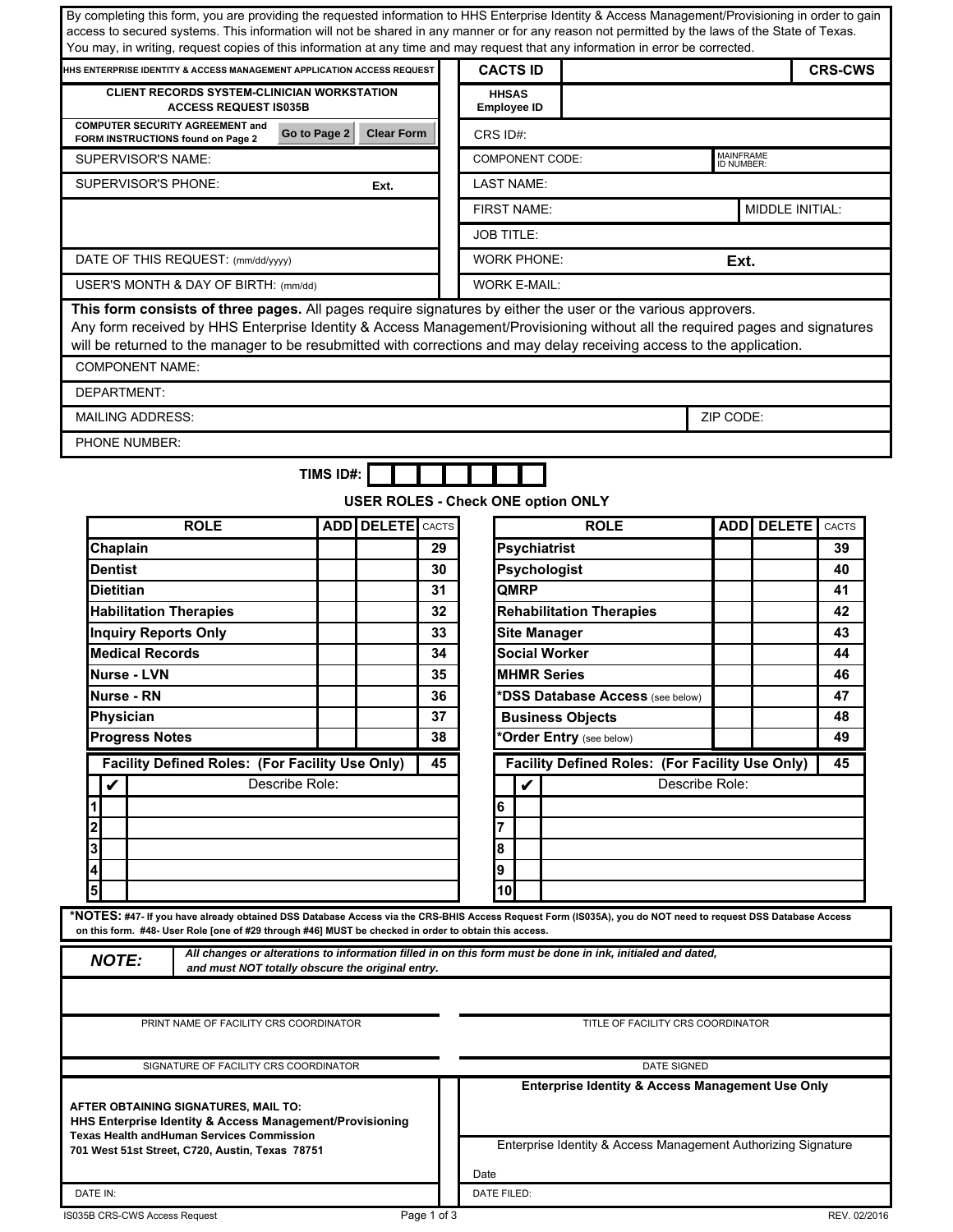**Go to Page 1 Go to Page 3 Clear Form**

By completing this form, you are providing the requested information to HHS Enterprise Identity & Access Management/Provisioning in order to gain access to secured systems. This information will not be shared in any manner or for any reason not permitted by the laws of the State of Texas. You may, in writing, request copies of this information at any time and may request that any information in error be corrected.

## **HHS Enterprise Identity & Access Management - INSTRUCTIONS FOR COMPLETING FORM**

Access is either ADD or DELETE. Contact the application owner or coordinator to determine the appropriate level of access.

Forms that are incomplete, incorrect, or outdated will be returned to the sending party without being processed.

This form MUST be signed by the person Authorized to grant user access, or it will be returned unprocessed.

All forms are multi-page. Remember to complete and sign ALL pages.

The Computer Security Agreement (below) MUST be signed by the user.

### **Computer Security Agreement - User MUST also complete the [HHS Acceptable Use Agreement \(AUA\)](http://hhscx.hhsc.texas.gov/sites/extranet/files/docs/it/forms/hhs-aua.pdf)**

I acknowledge that I have been assigned an individual identification code (USERID) and password to use to access HHS Enterprise applications. I understand that I will be held personally accountable for any activity performed under my USERID. Under no circumstances will I allow my confidential USERID to be used by any other individual, nor will I use one belonging to someone else. I will not enter any unauthorized data, make any unauthorized changes to data, or disclose any data without proper authorization. Unauthorized access to a data system, allowing another party unauthorized access to a data system, altering data without proper authorization, or maliciously causing a computer malfunction are violations under Chapter 33 of the Texas Penal Code ("Computer Crime Law") and are punishable by fines, jail time, or both. I understand that if I violate any of these standards I may be subjected to disciplinary action and/or prosecution under one or more applicable statutes. *(NOTE: AUA forms need not be completed if previously submitted to HHS Enterprise Identity & Access Management.)*

USER'S NAME - PRINT:

USER'S SIGNATURE:

DATE SIGNED BY USER:

## **REQUIRED INFORMATION FOR ALL HHS Enterprise Identity & Access Management ACCESS AUTHORIZATION FORMS**

### **COMPLETE ALL APPLICABLE PAGES AND SPACES. OBTAIN ALL REQUIRED SIGNATURES FROM AN AUTHORIZED SIGNER.**

1. CACTS ID - Current/Existing Security ID assigned to you by Enterprise Security Management. DO NOT FILL IN IF THIS IS A REQUEST FOR A NEW USER.

2. HHSAS Employee ID - Your 11 digit State of Texas employee ID assigned to you by HHSAS. Include Leading Zeroes.

3. CRS ID - Your AVATAR PM-BHIS (CRS) ID assigned by your Facility AVATAR-PM Coordinator.

- 4. COMPONENT CODE The facility code by which you are employed call a supervisor if you do not know it.
- 5. MAINFRAME ID NUMBER Your IBM (Legacy MHMR) Mainframe ID Number. Example: F551234

6. LAST NAME - Your LAST name.

- 7. FIRST NAME/MIDDLE INITIAL Your FIRST name and MIDDLE INITIAL.
- 8. JOB TITLE Your current job title.
- 9. WORK PHONE Your phone number, including the area code and extension (if applicable).
- 10. WORK E-MAIL Your e-mail address at work, example: first.last@hhsc.state.tx.us
- 11. SUPERVISOR NAME Your immediate supervisor's full name.
- 12. SUPERVISOR PHONE The phone number of your immediate supervisor, including area code and extension (if applicable).
- 13. (intentionally blank)
- 14. DATE OF THIS REQUEST- The date you completed this form. (mm/dd/yy)
- 15. USER'S MONTH & DAY OF BIRTH (mm/dd)
- 16. COMPONENT NAME The name of the facility at which you are located.
- 17. DEPARTMENT The name of the department in which you work.
- 18. MAILING ADDRESS Your complete mailing address at work, including city and zip code. ZIP CODE IS REQUIRED.
- 19. PHONE NUMBER The number of the facility's main switchboard.

20. TINS#

IS035B CRS-CWS Access Request **Page 2 of 3** REV. 02/2016